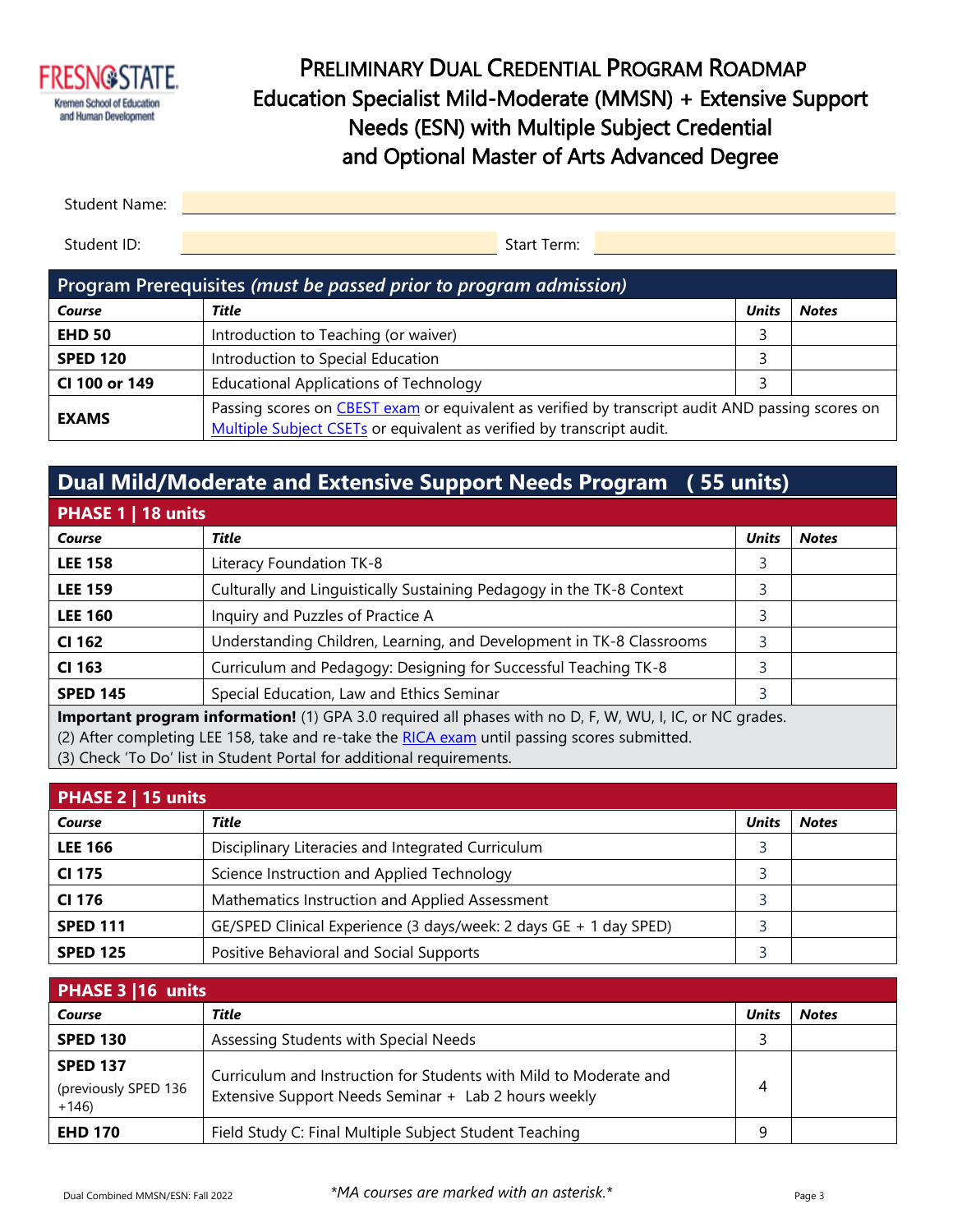

## PRELIMINARY DUAL CREDENTIAL PROGRAM ROADMAP Education Specialist Mild-Moderate (MMSN) + Extensive Support Needs (ESN) with Multiple Subject Credential and Optional Master of Arts Advanced Degree

| <b>PHASE 4</b>   16 units   Internship eligible if requirements met (see below) |                                                                |   |  |  |
|---------------------------------------------------------------------------------|----------------------------------------------------------------|---|--|--|
| <b>SPED 219*</b>                                                                | Effective Communication and Collaborative Partnerships Seminar |   |  |  |
| <b>SPED 233*</b>                                                                | Seminar in the Special Educator as Researcher                  |   |  |  |
| <b>SPED 248*</b><br>(previously SPED 246<br>$+ 247$                             | Title to be determined. + Lab 2 hours weekly                   | 4 |  |  |
| <b>SPED 178*</b>                                                                | Final Practicum MMSN + ESN (5 days/week: MMSN + ESN)           | b |  |  |

### **Optional Master of Arts in Special Education (14 additional units)**

*Requires a separate application submitted during Phase 4.*

| PHASE 4   7 units      |                                                       |              |              |
|------------------------|-------------------------------------------------------|--------------|--------------|
| Title<br><b>Course</b> |                                                       | <b>Units</b> | <b>Notes</b> |
| <b>SPED 280T*</b>      | Introduction to Research Methods                      |              |              |
| (previously SPED 235)  |                                                       |              |              |
| <b>SPED 243*</b>       | Applications of Research Methods in Special Education | 4            |              |

| <b>PHASE 5   7 units</b>                   |                                        |              |              |  |
|--------------------------------------------|----------------------------------------|--------------|--------------|--|
| Course                                     | Title                                  | <b>Units</b> | <b>Notes</b> |  |
| <b>SPED 280T*</b><br>(previously SPED 236) | Issues and Trends in Special Education |              |              |  |
| <b>SPED 298* or</b><br><b>SPED 299*</b>    | Master of Arts Project or Thesis       | 4            |              |  |

#### **Eligibility for internship in Phase 4:**

- 1. 3.0 GPA with all grades "C" or better. No outstanding no D, F, W, WU, I, IC, or NC grades.
- 2. Successful completion of the prerequisites and Phase 1 coursework.
- 3. Passing scores on **CBEST** exam or equivalent as verified by transcript audit
- 4. Passing scores on Multiple Subject CSETs or equivalent as verified by transcript audit
- 5. Passed college-level U.S. Constitution course with a 'C' grade or higher or passed an approved college level US Constitution exam.
- 6. Offer of teaching position from district within service area.
- 7. Completed application to Teacher Internship Program.
- 8. Program Coordinator approval.

*NOTE: Interns must (1) complete 200 hours in MMSN and 200 hours in ESN in university supervised clinical practice courses; and (2) register for a clinical course, which may include an additional course, SPED 160F, in each semester of the internship until the preliminary credential is granted or internship is discontinued. (3) Satisfactory progress in the program coursework and all internship requirements must be met each semester.*